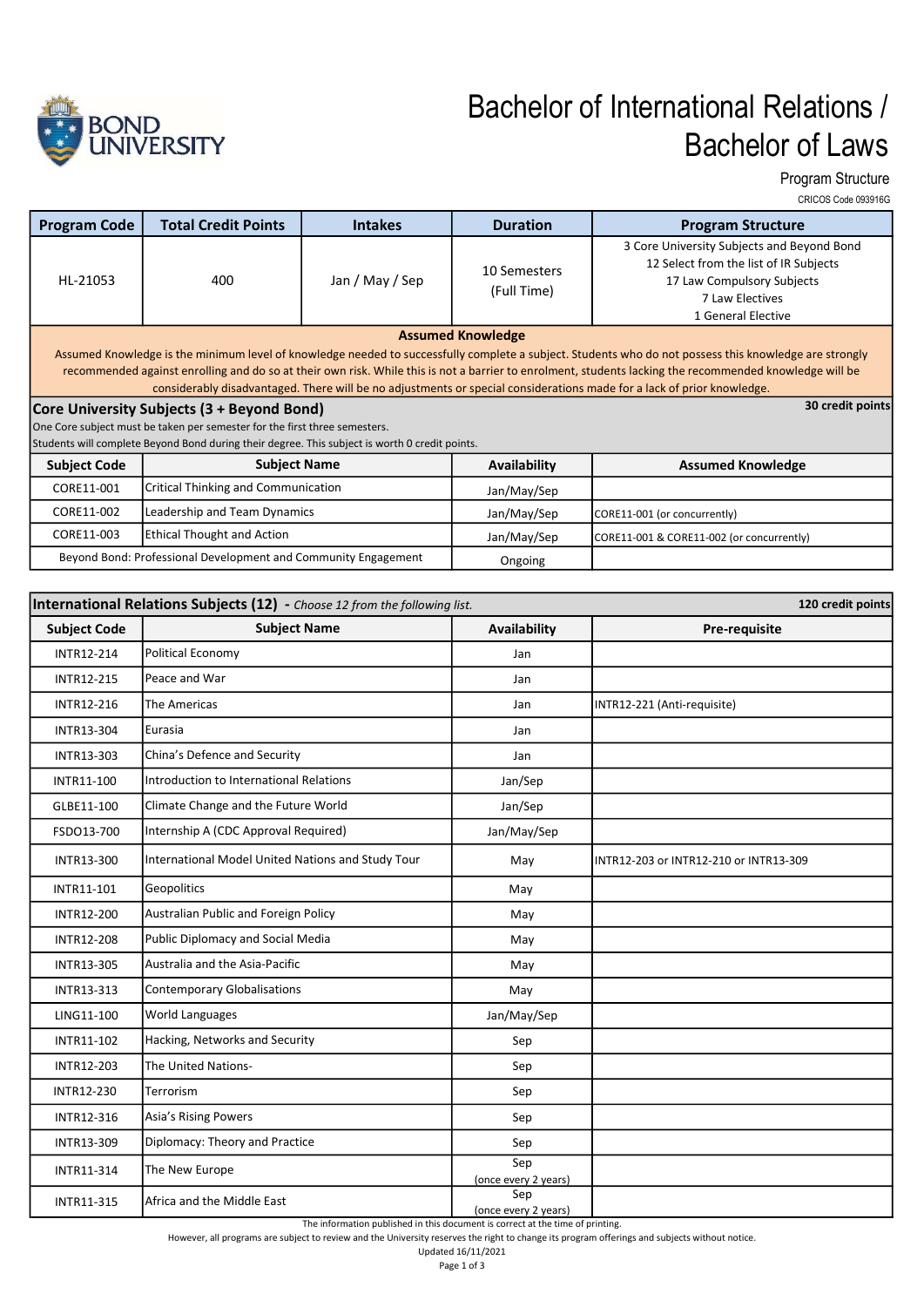

## Bachelor of International Relations / Bachelor of Laws

Program Structure (con't)

| Law Compulsory Subjects (17)<br>170 credit points                                                                                                                                                                                                        |                                                                                                                   |              |                                                                                    |  |  |  |
|----------------------------------------------------------------------------------------------------------------------------------------------------------------------------------------------------------------------------------------------------------|-------------------------------------------------------------------------------------------------------------------|--------------|------------------------------------------------------------------------------------|--|--|--|
| <b>Subject Code</b>                                                                                                                                                                                                                                      | <b>Subject Name</b>                                                                                               | Availability | <b>Assumed Knowledge</b>                                                           |  |  |  |
| LAWS11-105                                                                                                                                                                                                                                               | Legal Foundations A                                                                                               | Jan/May/Sep  |                                                                                    |  |  |  |
| LAWS11-106                                                                                                                                                                                                                                               | Legal Foundations B                                                                                               | Jan/May/Sep  |                                                                                    |  |  |  |
| LAWS11-107                                                                                                                                                                                                                                               | Foundations of Private Law                                                                                        | Jan/May/Sep  | LAWS11-105 LFA (or concurrently)<br>and LAWS11-106 LFB (or concurrently)           |  |  |  |
| LAWS11-108                                                                                                                                                                                                                                               | Foundations of Public and Criminal Law                                                                            | Jan/May/Sep  | LAWS11-105 LFA (or concurrently)<br>and LAWS11-106 LFB (or concurrently)           |  |  |  |
| LAWS11-201                                                                                                                                                                                                                                               | Contract Law A                                                                                                    | Jan/May/Sep  | LAWS11-107 FPL (or concurrently)                                                   |  |  |  |
| LAWS11-202                                                                                                                                                                                                                                               | <b>Tort Law</b>                                                                                                   | Jan/May/Sep  | LAWS11-107 FPL (or concurrently)                                                   |  |  |  |
| LAWS11-203                                                                                                                                                                                                                                               | <b>Criminal Law</b>                                                                                               | Jan/May/Sep  | LAWS11-108 FPCL (or concurrently)                                                  |  |  |  |
| LAWS11-204                                                                                                                                                                                                                                               | Property Law A                                                                                                    | Jan/May/Sep  | LAWS11-107 FPL (or concurrently)                                                   |  |  |  |
| LAWS11-216                                                                                                                                                                                                                                               | Constitutional Law                                                                                                | Jan/May/Sep  | LAWS11-108 FPCL (or concurrently)                                                  |  |  |  |
| LAWS11-217                                                                                                                                                                                                                                               | Contract Law B                                                                                                    | Jan/May/Sep  | LAWS11-201 Contract Law A                                                          |  |  |  |
| LAWS11-218                                                                                                                                                                                                                                               | Property Law B                                                                                                    | Jan/May/Sep  | LAWS11-204 Property Law A                                                          |  |  |  |
| LAWS11-310                                                                                                                                                                                                                                               | Corporate Law                                                                                                     | Jan/May/Sep  | LAWS11-202 Tort Law and<br>LAWS11-217 Contract Law B (or concurrently)             |  |  |  |
| LAWS11-313                                                                                                                                                                                                                                               | Equity                                                                                                            | Jan/May/Sep  | LAWS11-202 Tort Law and<br>LAWS11-217 Contract Law B                               |  |  |  |
| LAWS11-317                                                                                                                                                                                                                                               | Administrative Law                                                                                                | Jan/May/Sep  | LAWS11-216 Constitutional Law                                                      |  |  |  |
| LAWS11-318                                                                                                                                                                                                                                               | Evidence                                                                                                          | Jan/May/Sep  | LAWS11-203 Criminal Law                                                            |  |  |  |
| LAWS11-325                                                                                                                                                                                                                                               | Civil Dispute Resolution                                                                                          | Jan/May/Sep  | LAWS11-202 Tort Law and LAWS11-217 Contract Law B and<br>LAWS11-218 Property Law B |  |  |  |
| LAWS11-326                                                                                                                                                                                                                                               | Legal Profession                                                                                                  | Jan/May/Sep  | LAWS11-325 Civil Dispute Resolution (or concurrently)                              |  |  |  |
| <b>General Elective (1)</b>                                                                                                                                                                                                                              |                                                                                                                   |              | 10 credit points                                                                   |  |  |  |
|                                                                                                                                                                                                                                                          | Students must choose one available <i>undergraduate subject</i> from any Faculty or School across the University. |              |                                                                                    |  |  |  |
| Law Electives (7)                                                                                                                                                                                                                                        |                                                                                                                   |              | 70 credit points                                                                   |  |  |  |
| Students must choose <i>Undergraduate Law Electives</i> from the Faculty of Law's offerings.**                                                                                                                                                           |                                                                                                                   |              |                                                                                    |  |  |  |
| Law Specialisation - Students may choose to complete an optional Law Specialisation (40cp) in one of the following areas:                                                                                                                                |                                                                                                                   |              |                                                                                    |  |  |  |
| · Canadian Law and Practice<br>• Corporate and Commercial Law<br>• Legal Transformation                                                                                                                                                                  |                                                                                                                   |              |                                                                                    |  |  |  |
| . International and Comparative Law<br>· Climate Law<br>· Legal Practice                                                                                                                                                                                 |                                                                                                                   |              |                                                                                    |  |  |  |
| • Contemporary Legal Issues                                                                                                                                                                                                                              |                                                                                                                   |              |                                                                                    |  |  |  |
| To be eligible for a Law Specialisation, students must complete a minimum of four (4) Law Electives (40 credit points) within one of the above areas. Eligible<br>students will receive a Specialisation Certificate at the completion of their program. |                                                                                                                   |              |                                                                                    |  |  |  |
| <b>OR</b>                                                                                                                                                                                                                                                |                                                                                                                   |              |                                                                                    |  |  |  |
| Law Major - Students may choose to complete an optional Law Major 60cp) in one of the following ares:                                                                                                                                                    |                                                                                                                   |              |                                                                                    |  |  |  |
| • Legal Transformation<br>• Climate Law                                                                                                                                                                                                                  |                                                                                                                   |              |                                                                                    |  |  |  |
| <b>Bachelor of Laws with Honours</b>                                                                                                                                                                                                                     |                                                                                                                   |              |                                                                                    |  |  |  |
| Please see eligibility requirements for achieving Honours (**including the completion of LAWS13-569 Legal Research Project as an elective) on<br>the Law Honours / Distinction information webpage.                                                      |                                                                                                                   |              |                                                                                    |  |  |  |

The information published in this document is correct at the time of printing.

However, all programs are subject to review and the University reserves the right to change its program offerings and subjects without notice. Updated 16/11/2021

Page 2 of 3